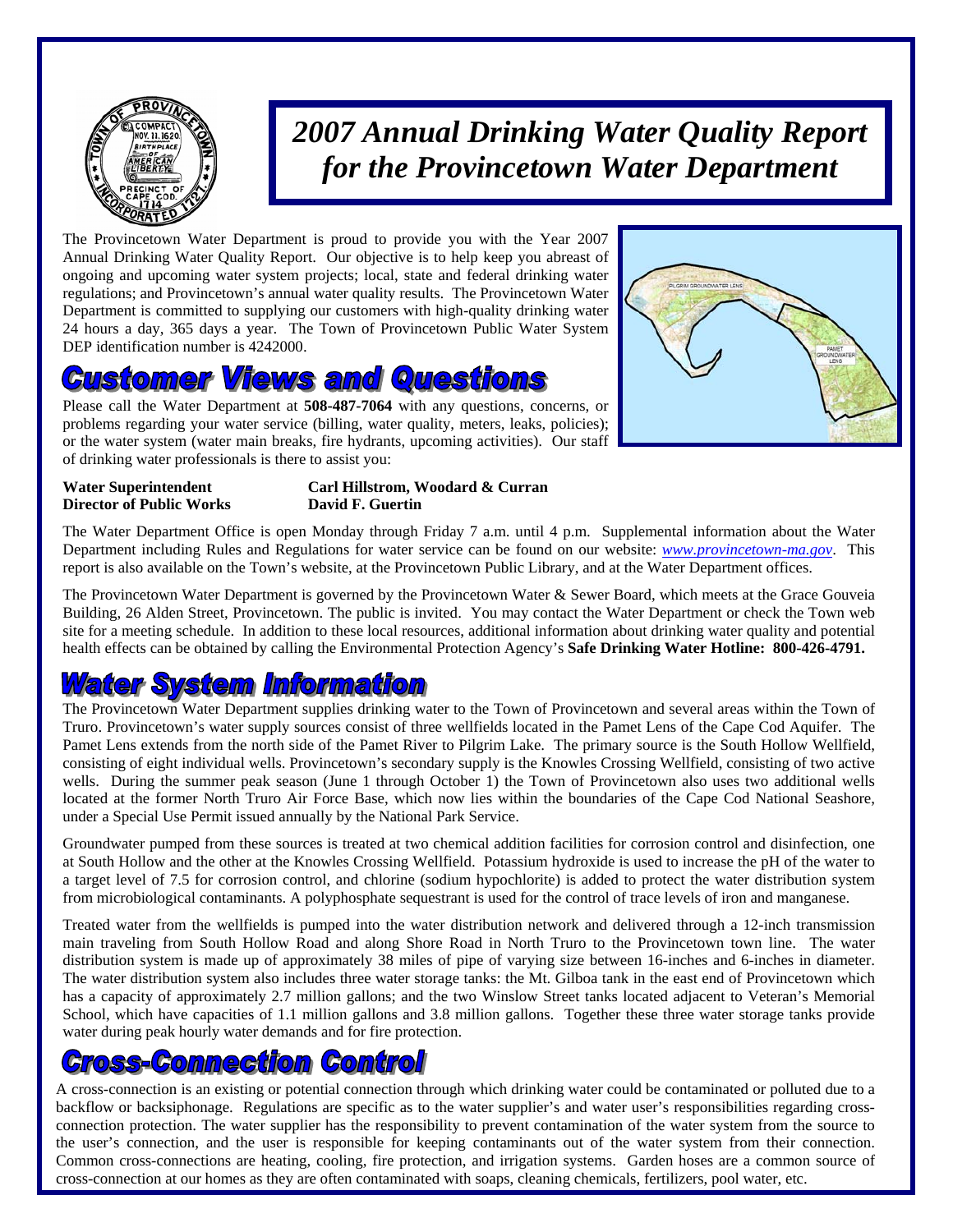The Provincetown Water Department maintains a DEP-approved cross-connection program whereby all industrial, commercial, and institutional premises are surveyed for cross-connections and, when identified, mandates their elimination or the installation of appropriate cross-connection control device(s). For more information regarding cross-connection control, contact Carl Hillstrom at the Provincetown Water Department.

## **Source Water Assessment and Protection**

The Source Water Assessment and Protection (SWAP) program assesses the susceptibility of public water supplies to potential contamination by microbiological pathogens and chemicals. A susceptibility ranking of high was assigned to this system using information collected by the DEP. Pesticide storage and use, gas stations, junk yards and salvage yards, military facilities, and underground storage tanks were identified as sources of potentially significant contamination located within the source water areas. For more information, contact Carl Hillstrom. The complete SWAP report is available at the Water Department Office, 26 Alden Street or on the website *http://www.mass.gov/dep/water/drinking/4242000.pdf*.

### **Projects and Activities**

The Water Department has an active and ongoing program for making improvements to the water system to provide better quality water more efficiently. Over the last year we have completed the following projects:

**Booster Pump Installation;** A booster pump assembly that provides increased water pressure and volume for fire protection to the Route 6 area of Truro was installed at the South Hollow pumping facility.

**Meter Replacement Program;** During 2007 the Water Department installed 487 new meters. Our radio read system, that allows us to record water usage more frequently and more accurately, is now 61% complete. Frequent meter reading will identify high consumption indicative of leaks on the homeowner's plumbing thereby saving water that otherwise would be wasted.

**Well Field Upgrades and Flow Monitoring at the Knowles Crossing and South Hollow Pumping Facilities;** The Knowles Crossing wells were cleaned and new pumps and pump motor controls installed. Additionally, flow meters were installed at the individual wells. At South Hollow flow meters were installed at each well together with a new master flow meter.

**Security Fencing;** Perimeter fencing was installed at both the Knowles Crossing and South Hollow pump stations and at each well in the well field. New fencing was also installed at the Winslow water storage site.

Leak Detection Equipment; Leak detection equipment that employs the latest technology available for locating subsurface leaks was purchased. This equipment allows us to conduct our own leak surveys to find and repair leaks on the water distribution system. **Funding for the well field upgrades, security fencing, and leak detection equipment was provided through an \$800,000 Massachusetts Community Development Block Grant.** 

# **Public Health and Drinking Water**

The sources of drinking water **(**both tap water and bottled water**)** include rivers, lakes, streams, ponds, reservoirs, springs, and wells. As water travels over the surface of the land or through the ground, it dissolves naturally occurring minerals, and in some cases, radioactive material, and can pick up substances resulting from the presence of animals or from human activity.

Contaminants that may be present in source water include: **Microbial Contaminants**, such as viruses, and bacteria, that may come from sewage treatment plants, septic systems, agricultural livestock operations, and wildlife. **Pesticides and Herbicides**, which may come from a variety of sources such as agriculture, urban stormwater runoff, and residential uses. **Inorganic Contaminants**, such as salts and metals, which can be naturally-occurring or result from urban stormwater runoff, industrial, or domestic wastewater discharges, oil and gas production, mining, or farming. **Organic Chemical Contaminants**, including synthetic and volatile organic chemicals, which are by-products of industrial processes and petroleum production, and can also come from gas stations, urban stormwater runoff, and septic systems. **Radioactive Contaminants,** which can be naturally occurring or be the result of oil and gas production and mining activities.

**In order to ensure that tap water is safe** to drink, the Department and EPA prescribe regulations that limit the amount of certain contaminants in water provided by public water systems. The Food and Drug Administration (FDA) and the Massachusetts Department of Public Health regulations establish limits for contaminants in bottled water that must provide the same protection for public health.

**Drinking water, including bottled water,** may reasonably be expected to contain at least small amounts of some contaminants. The presence of contaminants does not necessarily indicate that water poses a health risk. More information about contaminants and potential health effects can be obtained by calling the EPA's Safe Drinking Water Hotline (800-426-4791).

**Some people may be more vulnerable** to contaminants in drinking water than the general population. Immuno-compromised persons such as persons with cancer undergoing chemotherapy, persons who have undergone organ transplants, people with HIV/AIDS or other immune system disorders, some elderly, and infants can be particularly at risk from infections. These people should seek advice about drinking water from their health care providers. EPA/Centers for Disease Control and Prevention (CDC) guidelines on appropriate means to lessen the risk of infection by *Cryptosporidium* and other microbial contaminates are available from the Safe Drinking Water Hotline (800-426-4791); Web page www.epa.gov/safewater) or the Massachusetts DEP (Southeast Regional office 508-946-2700; Web page www.state.ma.us/dep).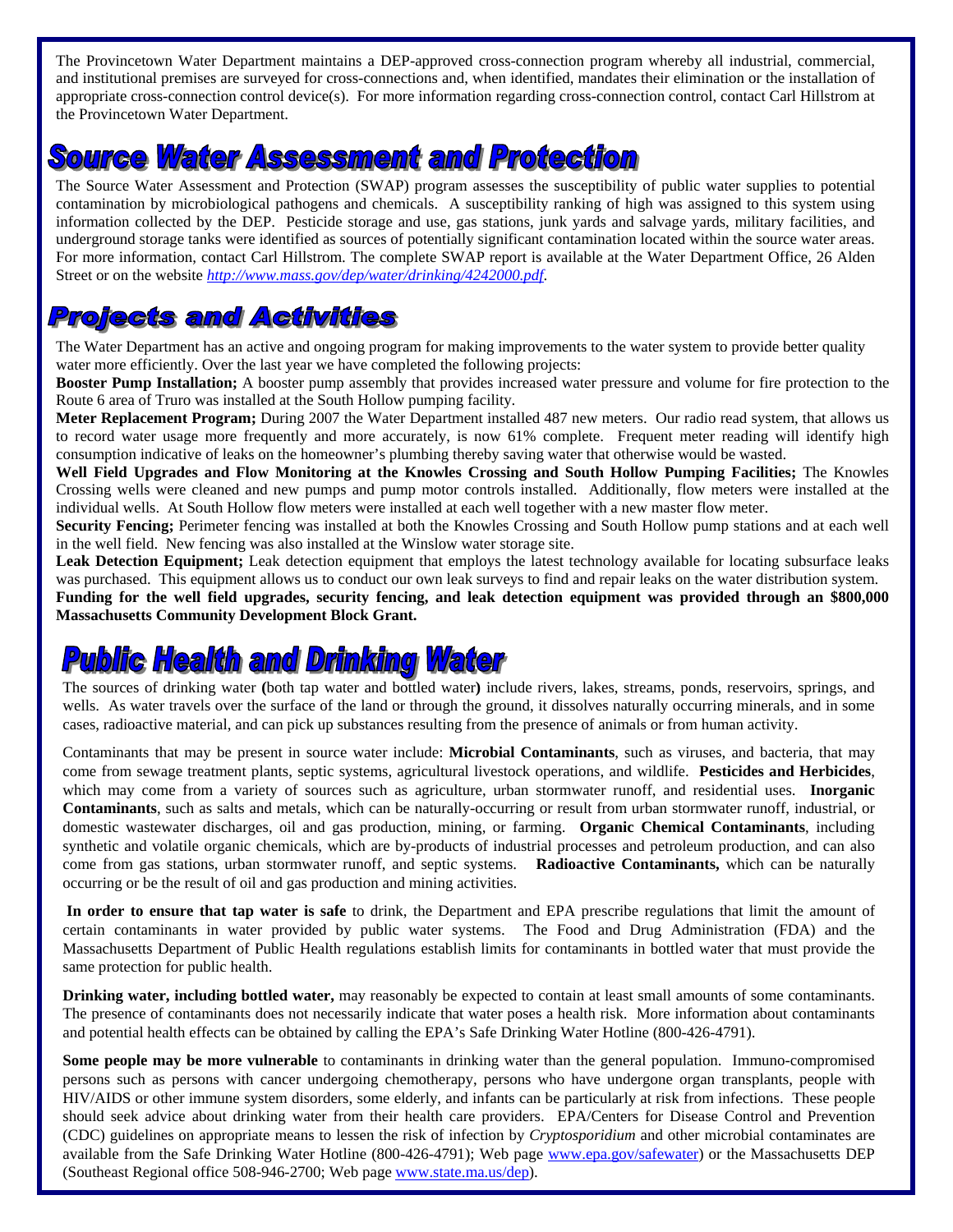## **Water Quality Summary**

The Water Department is committed to providing our customers with the highest quality drinking water that meets or exceeds DEP drinking water standards and performs regular sampling (monthly or more frequently) throughout the distribution system to monitor these standards. Over the course of the year the Water Department performs over 1,000 water quality analyses, testing for more than 120 different contaminants, to ensure that our water quality meets these standards.

The following table lists all the drinking water contaminants that were detected during the 2007 calendar year or during the most recent sampling period within the past five years. These were the only contaminants detected in all the monitoring required by the state. The presence of these contaminants in the water does not necessarily indicate that the water poses a health risk. Unless otherwise noted, the data presented in this table is from testing done from January 1 through December 31, 2007. The state requires us to monitor for certain contaminants less than once per year because the concentrations of these contaminants are not expected to vary significantly from year to year. Some of the data, though representative of the water quality, is more than one year old.

#### **Regulated Contaminants**

| Inorganic<br>Contaminants | Date(s)<br>Sampled | Highest<br>Level<br>Detected | Range Of<br><b>Detection</b> | <b>MCL</b> | <b>MCLG</b> | <b>Typical Source(s) of Contaminant</b>                                                        | Violation<br>Y/N |
|---------------------------|--------------------|------------------------------|------------------------------|------------|-------------|------------------------------------------------------------------------------------------------|------------------|
| Nitrate (ppm)             | 2007               |                              | $0.39 - 1.2$                 | 10         |             | Run-off from fertilizer; leaching from<br>septic tanks; sewage; erosion of natural<br>deposits |                  |
| Chlorine (ppm)            | 2007               | 1.20                         | $0.00 - 1.20$                | $MRDL = 4$ | $MRDLG = 4$ | Water additive used to control microbes                                                        |                  |

| Organic Chemical<br>Contaminants              | Date(s)<br>Sampled | Highest<br>Level<br><b>Detected</b> | Range Of<br><b>Detection</b> | Annual<br>Average | <b>MCL</b> | MCLG | <b>Typical Source(s) of Contaminant</b> | Violation<br>Y/N |
|-----------------------------------------------|--------------------|-------------------------------------|------------------------------|-------------------|------------|------|-----------------------------------------|------------------|
| <b>Total Trihalomethanes</b><br>(TTHMs) (ppb) | 2007               |                                     | $3 - 13$                     | 7.75              | 80         |      | By-product of water chlorination        |                  |
| Haloacetic Acids                              | 2007               | $\mathcal{A}$                       | $ND - 1.4$                   | 0.58              | 60         |      | By-product of water chlorination        |                  |
| $(HAA5)$ (ppb)                                |                    |                                     |                              |                   |            |      |                                         |                  |

| Radioactive<br>Contaminants<br>Gross Alpha Activity | Date(s)<br>Sampled<br>2003 | Highest<br>Level<br>Detected<br>0.9 | Range Of<br><b>Detection</b> | <b>MCL</b> | <b>MCLG</b> | <b>Typical Source(s) of Contaminant</b><br>Erosion of natural deposits | Violation<br>Y/N |
|-----------------------------------------------------|----------------------------|-------------------------------------|------------------------------|------------|-------------|------------------------------------------------------------------------|------------------|
| (DC)/I)                                             |                            |                                     |                              |            |             |                                                                        |                  |
| Radium 226 & 228 (pCi/l)                            | 2003                       | $\Omega$                            |                              |            |             | Erosion of natural deposits                                            |                  |

| Lead & Copper | Date(s)<br>Sampled | 90th<br>Percentile | <b>Action Level</b> | <b>MCLG</b> | $#$ of sites<br>Sampled | $#$ of sites<br>above the<br>AL | <b>Typical Source(s) of Contaminant</b>                                                                      |
|---------------|--------------------|--------------------|---------------------|-------------|-------------------------|---------------------------------|--------------------------------------------------------------------------------------------------------------|
| Lead (ppb)    | 2005               |                    | 15                  |             | 22                      |                                 | Corrosion of household plumbing systems;<br>erosion of natural deposits                                      |
| Copper (ppb)  | 2005               | 0.4                | 1.3                 |             | 22                      |                                 | Corrosion of household plumbing systems;<br>erosion of natural deposits; Leaching from<br>wood preservatives |

**Unregulated Contaminants** (those contaminants for which EPA has not established drinking water standards. The purpose of unregulated contaminant monitoring is to assist EPA in determining their occurrence in drinking water and whether future regulation is warranted)

| <b>Inorganic</b><br>Contaminants | Date(s)<br>Sampled | <b>Highest</b><br>Level<br>Detected | Range Of<br>Detection | Average<br>Detected | <b>SMCL</b> | ORSG | Typical Source(s) of Contaminant            |
|----------------------------------|--------------------|-------------------------------------|-----------------------|---------------------|-------------|------|---------------------------------------------|
| Sodium (ppm)                     | 2007               | 100                                 | $17 - 100$            | 35                  |             | 20   | Natural sources: runoff from use as salt on |
|                                  |                    |                                     |                       |                     |             |      | roadways: by-product of treatment process   |
| Sulfate (ppm)                    | 2006               |                                     |                       | 12.5                | 250         |      | Natural sources                             |

| Organic<br>Contaminants |      |    |      |  |                                                                                                                       |
|-------------------------|------|----|------|--|-----------------------------------------------------------------------------------------------------------------------|
| Chloroform              | 2007 | -4 | ں ،ے |  | Transportation release or spill; industrial or<br>domestic release; unlawful disposal; naturally<br>occurring process |